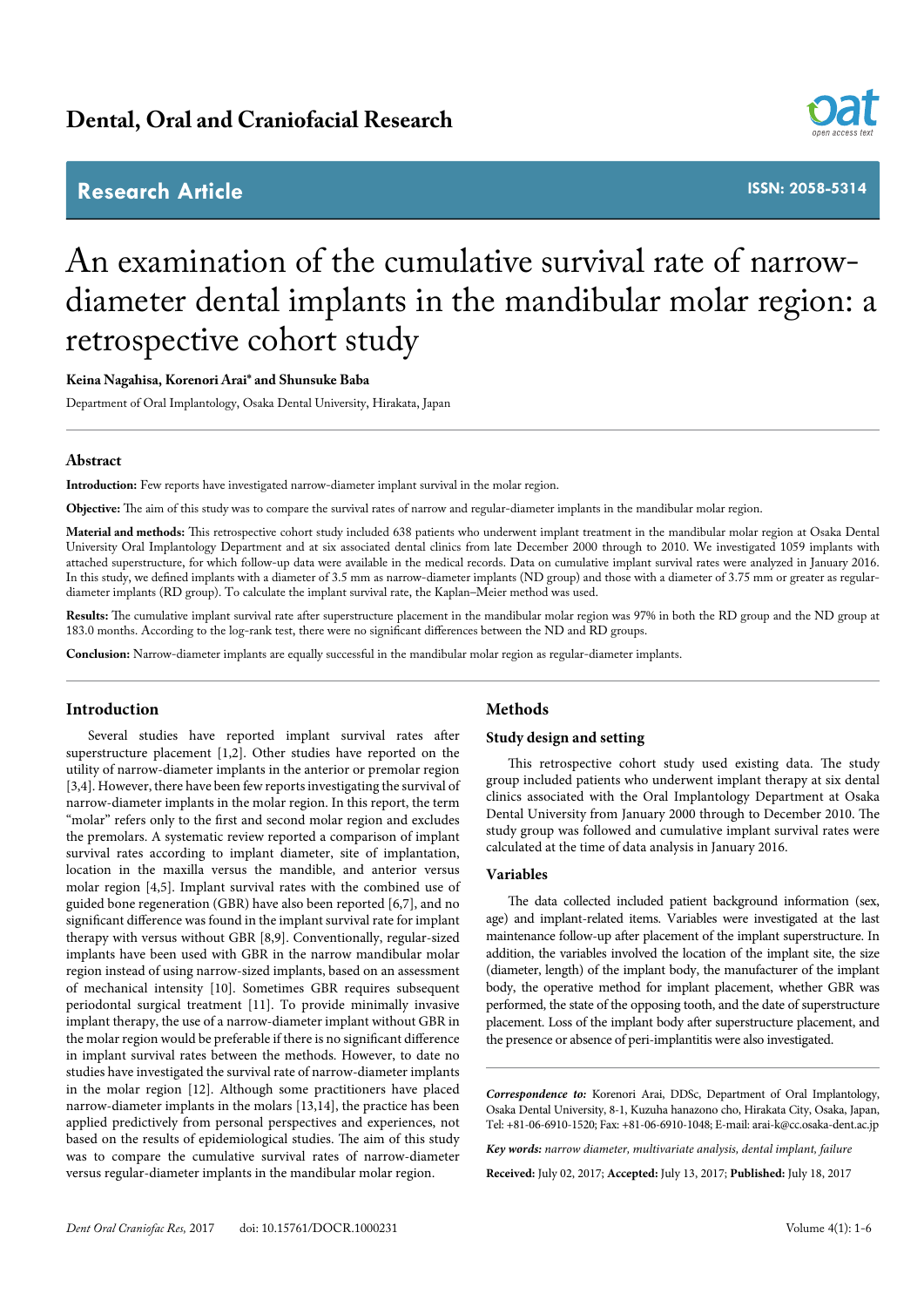Nagahisa K (2017) An examination of the cumulative survival rate of narrow-diameter dental implants in the mandibular molar region: a retrospective cohort study

## **Inclusion criteria**

Patients who had received implant therapy with attached superstructure in the mandibular molar region were included in this study.

## **Exclusion criteria**

Patients who received implant therapy with anchor screws for orthodontic treatment, or patients who had not yet had the superstructure placed were excluded from this study.

#### **Statistical methods**

In this study, we stratified implant diameter into narrow size (ND group, 3.5 mm in diameter) versus regular size (RD group, 3.75 mm or more in diameter). The cumulative implant survival rates were calculated, after confirming cases in which the implant body was lost after superstructure placement. For ongoing evaluation of important markers of the patient's oral state, patients who had an interruption in maintenance follow-up visits of more than 6 months were excluded. When calculating cumulative implant survival rates, such patients were censored. Data were analyzed in January 2016.

Two factors were compared: 1) the cumulative rate of continuation of maintenance follow-up visits in the ND group versus the RD group; and 2) the cumulative implant survival rate in the ND group versus the RD group. To compare items related to treatment with patient characteristics and implant information, the chi square test was used for categorical data and the Mann–Whitney U test was used for continuous numerical data. With both examination items, the two groups were compared with the log-rank test using the Kaplan–Meier method to describe the distribution. For statistical analysis, IBM SPSS Statistics Ver. 22 (IBM Corporation, New York, USA) was used.

This study protocol considered subjects' human rights and was approved by the ethical review board of Osaka Dental University (approval number: 110851).

#### **Results**

From 2000 through to 2010, 1655 patients underwent implant therapy in the Oral Implantology Department at Osaka Dental University. The total number of implants placed was 2469. In addition, 355 patients received a total of 1032 implants at associated dental clinics during the investigation period. A flow chart is shown in Figure 1. The number of implants with superstructure in the mandibular molar region was 1059; 563 of these were narrow diameter (ND group), and 496 were regular diameter (RD group). The ND group consisted only of implants with a diameter of 3.5 mm, and the RD group had regular-sized implants, mostly 3.75–4.5 mm, with some 5.0–5.5 mm in diameter. All implant bodies were made from titanium.

There were 328 patients in the ND group (114 males, 214 females; median age  $54.8 \pm 9.6$  years) and  $311$  in the RD group (152 males, 159 females; median age 56.0 ± 11.4 years). There were significant differences between the groups in sex ratio, and in implant length between the groups when the sample was divided into implants 9.5 mm or less in length versus 10 mm or more before adjusting for each bias (Table 1).

Thirteen implants were lost in the RD group and 11 in the ND group. Peri-implantitis was the cause of nine lost implants in the RD group and 10 lost implants in the ND group. Other causes included breakage of the implant body and the abutment screw.

|                                 |                                    | ND group       | <b>RD</b> group | P value               |
|---------------------------------|------------------------------------|----------------|-----------------|-----------------------|
| <b>Patients Characteristics</b> |                                    | $(n = 328)$    | $(n = 311)$     |                       |
| $Sex - no. (%)$                 | Female                             | 214(65.2)      | 159(51.1)       |                       |
|                                 | Male                               | 114(34.8)      | 152 (48.9)      | $< 0.01$ <sup>a</sup> |
| $Age - yr$                      | Overall                            | $54.8 \pm 9.6$ | $56.0 \pm 11.4$ | < 0.01 <sup>b</sup>   |
|                                 | Among those $\geq$<br>65 yr of age | $69.4 \pm 3.2$ | $70.5 \pm 3.4$  | < 0.01 <sup>b</sup>   |
| <b>Implants Characteristics</b> |                                    | $(n = 563)$    | $(n = 496)$     |                       |
| Length $-no.$ $(\%)$            | $\leq$ 9.5mm                       | 225(40.0)      | 167(33.7)       |                       |
|                                 | $\geq 10$ mm                       | 338 (60.0)     | 329 (66.3)      | $< 0.05$ <sup>c</sup> |

ND group: implant diameter (=3.5mm in diameter)

RD group: implant diameter(≧3.75mm in diameter)

a, c. Chi square test was used for categorical data.

b. Mann–Whitney U test was used for continuous numerical data.

In the ND group, 75% of patients were continuing maintenance follow-up visits at 93.5 months, compared with100.3 months in the RD group. This difference was not significant (Figure 2). Thus threequarters or more of total patients were included in the cohort and analyzed reliably. These results indicate that there was no bias when the cumulative implant survival rates were examined in both groups. The cumulative implant survival rate was 97% in each group at 183.0 months after superstructure placement in the mandibular molar region. The log-rank test showed no significant difference between the ND group and the RD group in cumulative implant persistence (Figure 3). For implant size, all items were analyzed with the Cox hazard model (Table 2).

# **Discussion**

# **Key result**

In areas with narrow bone, GBR has conventionally been used for implant treatment [10]. However, implant treatment with GBR imposes greater physical, mental, and financial burdens on patients because it is a surgically invasive procedure [15,16]. Therefore, in this study, we investigated the survival rate of narrow-diameter implants in the mandibular molar region. There were significant differences in the sex ratio and age ratio between the groups in this study. It has been reported that there is no sex-associated difference in cumulative implant survival rates; thus, sex was not considered to be a confounding factor [17,18]. No significant difference was observed in the cumulative implant survival rates in the mandibular molar region between the ND and RD groups. This finding suggests that narrow-diameter implants without GBR are equally suitable for use in the mandibular molar region as regular-diameter implants.

#### **Limitations**

The presence of confounders greatly influences the results of significant difference testing when evaluating cumulative implant survival rates. More events would need to be collected and analyzed in order to adjust for confounding factors. Specifically, to explore dropouts and implant body factors, approximately 10 or more events per factor would be required [19]. The number of events in both the ND and RD groups in this study was small. Therefore, it is difficult to infer conclusions about the causes of implant body dropout. This retrospective study did not evaluate narrow or regular diameter implants in terms of whether restoration was fixed, either singly or splinted to other implants or splinted to natural teeth. Additionally, the study did not take into consideration whether the opposing teeth were missing, whether they were natural teeth, or whether they were splinted to implants, crowns or removable partial dentures. In other cases, unknown events could have occurred in the patient population because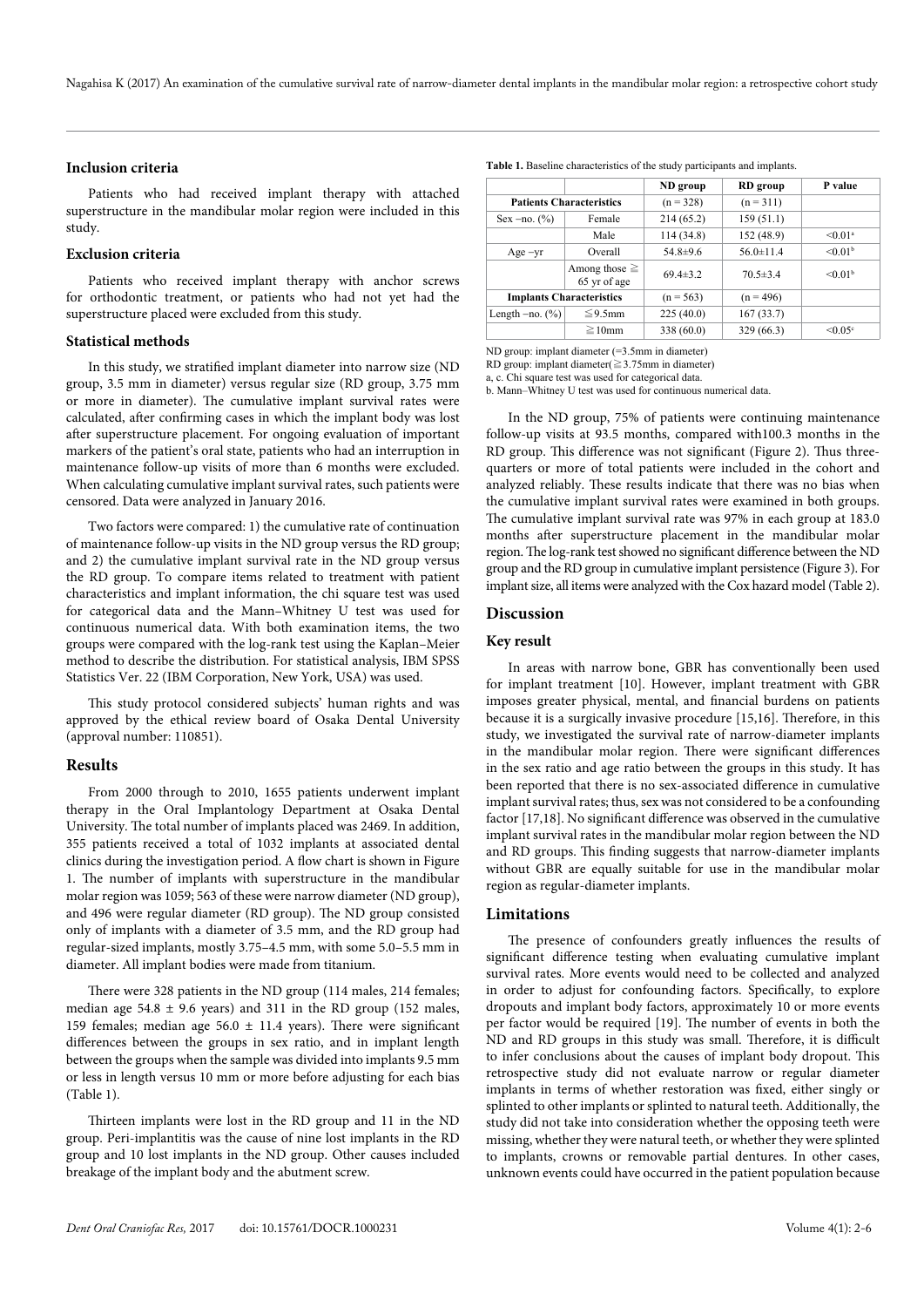Nagahisa K (2017) An examination of the cumulative survival rate of narrow-diameter dental implants in the mandibular molar region: a retrospective cohort study



**Figure 1.** Flow chart: Background to the selection of targets.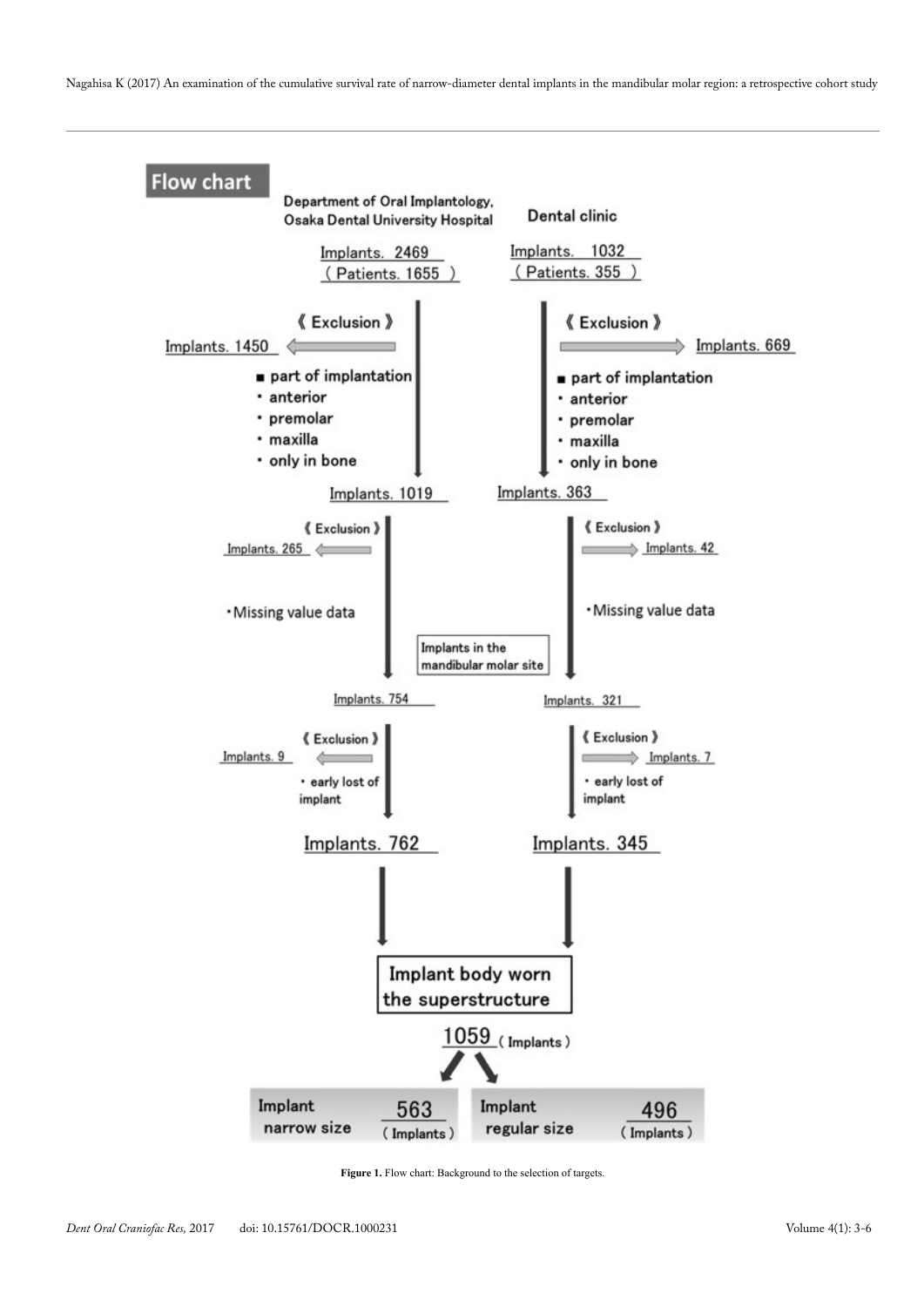Nagahisa K (2017) An examination of the cumulative survival rate of narrow-diameter dental implants in the mandibular molar region: a retrospective cohort study



**Table 2.** Forest plot of primary outcome according to subgroups.

ND group: implant diameter (3.5mm in diameter)

RD group: implant diameter ( $\geq$ 3.75mm in diameter)

The two groups were compared, with the log-rank test using the Kaplan–Meier method to describe the distribution, and for calculating the Hazard ratio, COX regression analysis was used.



**Figure 2.** Maintenance accumulation continuance rate of the patients.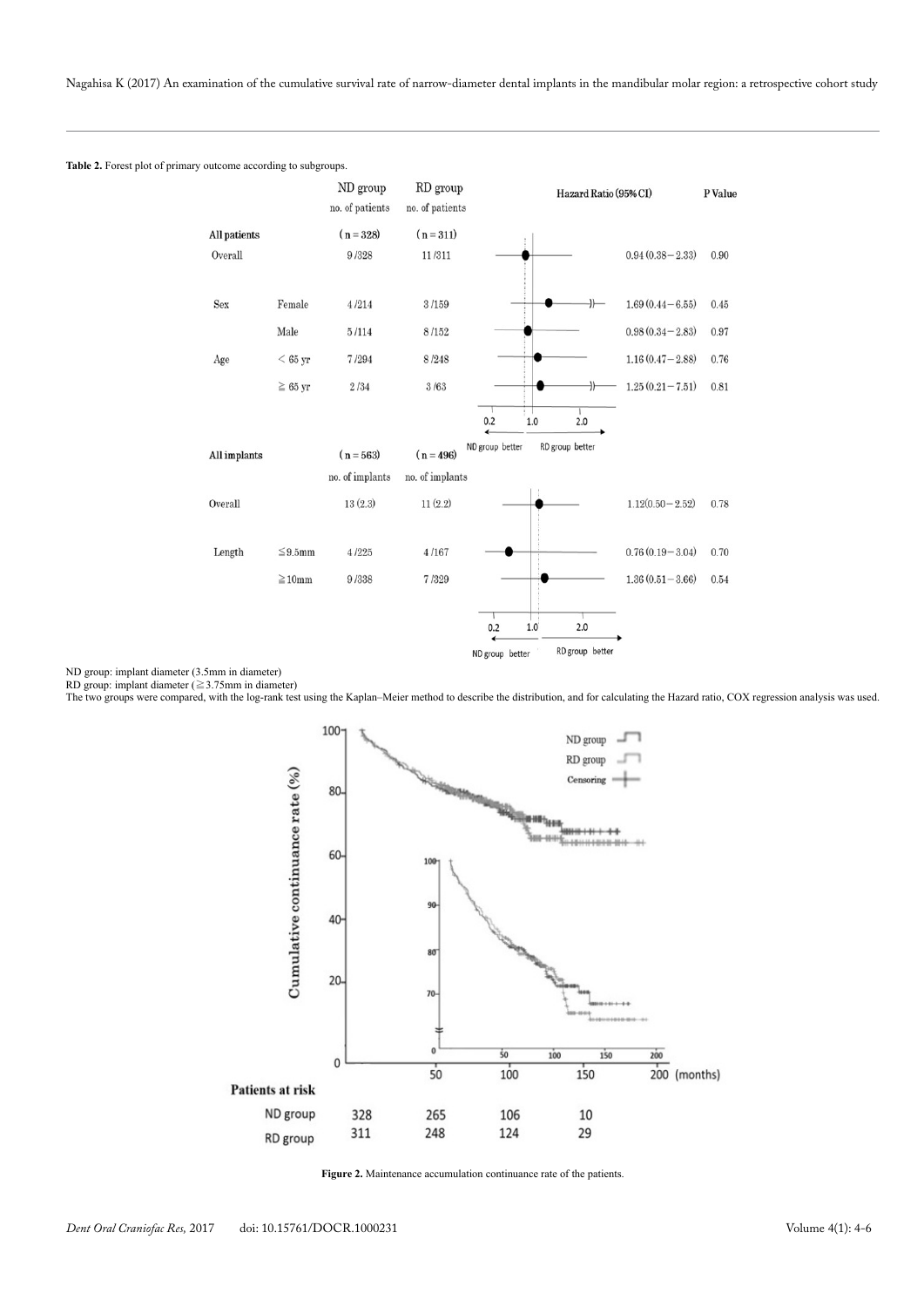

**Figure 3.** Implant survival rate in the mandibular molar region (ND group: implant diameter = 3.5 mm; RD group: implant diameter ≥ 3.75 mm).

patients discontinued maintenance follow-ups after placement of the superstructure. Therefore, the results of this study may overestimate the implant success rate. To improve the data, a reminder postcard could have been sent to all patients who stopped maintenance to encourage them to resume follow-up visits; this would assist in confirming implant survival after superstructure placement. The patients who interrupted maintenance included many elderly people, and patients who had reported the malfunction of the implants [20]. Because more dental visits are required as the Japanese population ages, cooperation will be necessary between patients treated with implants and local house-call dentists [21-23].

#### **Generalizability**

Data used in this study was collected from the Oral Implantology Department attached to Osaka Dental University and from six associated dental clinics; however, the generalizability of the results could be low. Future studies assessing longitudinal data from other organizations are required in the future. Japan currently has a medical database of medical institutions subject to the diagnosis procedure combination system, and the medical fee receipts for national health insurance and union insurance. By understanding the characteristics of these big datasets and mining them for information, observational studies have been conducted that are comparable to randomized controlled trials [24-27]. However, in the dental field, data concerning implants are not currently collected at many institutions [28]. To facilitate clinical studies for the development of implantology, it is necessary to build a database that will allow easy and rapid access to essential information.

# **Conclusion**

This study found no difference in ongoing maintenance continuation between the ND and RD groups, and thus no related

*Dent Oral Craniofac Res,* 2017 doi: 10.15761/DOCR.1000231 Volume 4(1): 5-6

effect on cumulative implant survival rates. In implants placed in the mandibular molar region, there was no significant difference in cumulative implant survival rates between the ND group and the RD group. These results indicate that it is possible to increase the number of clinical cases that avoid treatment with guided bone creation, despite the decreased quantity of bone in the mandibular molar region. These findings suggest that minimally invasive implant treatment is acceptable.

#### **Acknowledgements**

We thank each of the associated dental clinics that cooperated in this study in various ways and the graduate students in the Department of Oral Implantology at Osaka Dental University, who assisted in preparing this article.

#### **Authors' contributions**

Study design: Korenori Arai; Analysis: Keina Nagahisa; Discussion: Korenori Arai and Shunsuke Baba.

#### **Conflicts of interest**

The authors have no conflicts of interest to report.

#### **References**

- 1. Moraschini V, Poubel LA, Ferreira VF, Barboza Edos S (2015) Evaluation of survival and success rates of dental implants reported in longitudinal studies with a follow-up period of at least 10 years: a systematic review. *Int J Oral Maxillofac Surgery* 44: 377- <sup>2</sup>388. [\[Crossref\]](https://www.ncbi.nlm.nih.gov/pubmed/25467739)
- 2. Jung RE, Pjetursson BE, Glauser R, Zembic A, Zwahlen M, Lang NP (2008) A systematic review of the 5-year survival and complication rates of implant-supported single crowns. *Clin Oral Implants Res* 19: 119-130. [\[Crossref\]](https://www.ncbi.nlm.nih.gov/pubmed/18067597)
- 3. Zinsli B, Sägesser T, Mericske E, Mericske-Stern R (2004) Clinical evaluation of small-diameter ITI implants: a prospective study. *Int J Oral Maxillofac Implants* 19: 92-99. [\[Crossref\]](https://www.ncbi.nlm.nih.gov/pubmed/14982361)